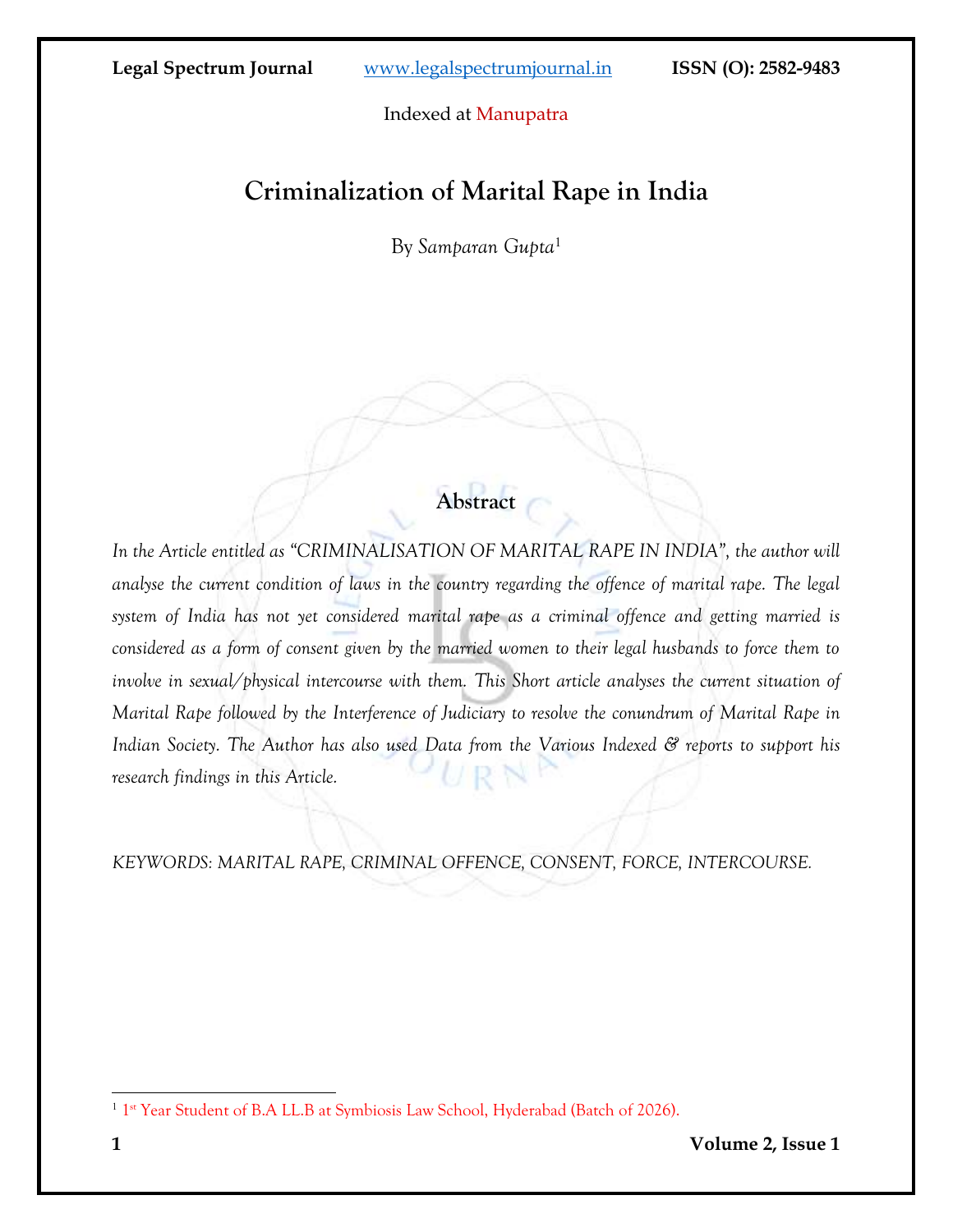#### Indexed at Manupatra

## **Introduction**

Rape is defined as "*the act of sexual intercourse by a man with a woman without her consent or against her will. It is an act of ravishment of a woman by force, fear, fraud, or misrepresentation*."<sup>2</sup>

A man is considered to have committed rape under the following seven circumstances:<sup>3</sup>

- 1. Firstly, the act was done against the will of the woman
- 2. Secondly, the woman didn't provide her consent
- 3. Thirdly, having the consent of the woman under the undue influence (threatening for death)
- 4. Fourthly, the man committing the act is not the legal husband of the woman
- 5. Fifthly, having the consent of the woman, when she is in the condition of unsound mind, due to consumption of alcohol or other toxic substances
- 6. Sixthly, without or with the consent of the woman aging below  $18 \text{ years}^4$
- 7. Seventhly, when the woman is unable to communicate her consent because of the force used by the man.

Under Section 375 of the Indian Penal Code, to indulge in sexual intercourse, the consent of the woman is a must (except after marriage). Without any consent, the intercourse is entitled to rape as in *Mukesh and Another v. State (NCT of Delhi) and others*<sup>5</sup> . Sexual intercourse which has taken place between husband and wife (legal partners), above the age of 18 years, even without the consent of the woman partner, is not entitled under the criminal offense of Rape as defined in the landmark case of Independent Thought v. Union of India and others<sup>6</sup>. The sexual intercourse between the legal partners, without the consent of the woman, who is above the age of 18 years, is entitled "Marital

<sup>2</sup> C.K. Takwani, Indian Penal Code (2021).

<sup>3</sup> K.A PANDEY, B.M. GANDHI'S, INDIAN PENAL CODE (4th edition ed. 2021).

<sup>4</sup> Criminal Law Amendment Act, 2013, Acts of Parliament, 2013 (India); In the amendment, the age was shifted from 15 years to 18 years, (Legal Age under which Sexual Intercourse will be considered as Rape), [https://iitk.ac.in/wc/data/thecriminallaw.pdf.](https://iitk.ac.in/wc/data/thecriminallaw.pdf) 

<sup>5</sup> Reportable in the Supreme Court of India Criminal, [https://main.sci.gov.in/supremecourt/2019/44603/44603\\_2019\\_5\\_302\\_19276\\_judgement\\_18-dec-2019.pdf](https://main.sci.gov.in/supremecourt/2019/44603/44603_2019_5_302_19276_judgement_18-dec-2019.pdf) (last visited Feb 8, 2022).

<sup>6</sup> Judgment Madan B. Lokur, j. - Supreme Court of India, , [https://www.main.sci.gov.in/supremecourt/2013/17790/17790\\_2013\\_judgement\\_11-oct-2017.pdf](https://www.main.sci.gov.in/supremecourt/2013/17790/17790_2013_judgement_11-oct-2017.pdf) (last visited Feb 8, 2022).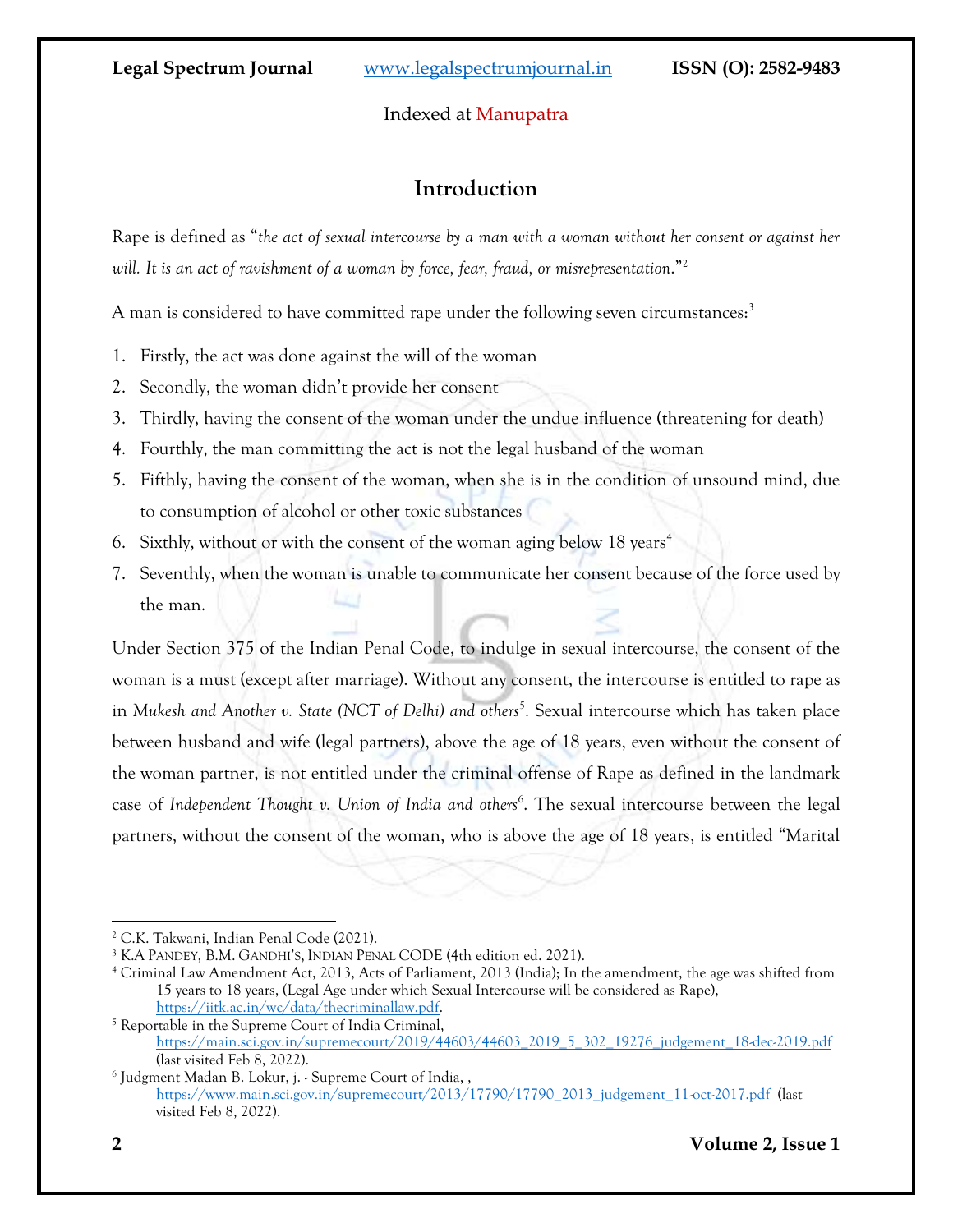#### Indexed at Manupatra

Rape<sup>"7</sup>. The term marital term is defined as "unwanted sexual intercourse by a man on his wife obtained by force, threat, of force or violence or when she is unable to give her consent. The word 'unwanted sexual intercourse' refers to all kinds of penetration (anal, vaginal or oral), against her will or without her consent."<sup>8</sup>

The concept of marital rape is covered under Exception 2 of Section 375 of the Indian Penal Code, which is defined as "exception to the offense of rape in cases of forced sexual intercourse by a man with his wife if she is of 18 years of age or above"<sup>9</sup> as in the case of Independent Thought v. Union of India and others<sup>10</sup>.

The topic of Marital rape is of great significance, especially in a country like India, where almost 60- 70% of the population is not aware of the legal rights provided by the Indian legal system because of the high illiteracy rates in the country. Marital rape is a serious problem, which the legal system of the country has failed to recognize as a criminal offense.

Through this article I would like to spread awareness about the concept of marital rape, which is a huge problem because around 5-6% of married woman in India is forced to indulge in sexual intercourse with their husband, against their consent<sup>11</sup>.

## **Conceptual Analysis of Marital Rape**

In a country like India, the woman belongs to the most vulnerable community which is prone to discrimination, inequality, crimes, violence, social exclusion (in terms of politics, society, decision making in the family), and many more social wrongs. Despite various effects to bring down these social wrongs against the women community, Indian society has failed to treat women equally and the discrimination continues. Even after almost 75 years of independence, a woman has failed to get independence from the shackles of society. From that time past till now, a woman has to face

<sup>7</sup> Inc. US Legal, US LEGAL MARITAL RAPE DEFINITION, <https://definitions.uslegal.com/m/marital-rape/>(last visited Feb 8, 2022).

<sup>8</sup> Socio-Political Dimensions of Rape, [https://www.jstor.org/stable/24701029.](https://www.jstor.org/stable/24701029)

<sup>9</sup> Exception to rape within child marriages, SUPREME COURT OBSERVER (2021), [https://www.scobserver.in/cases/independent-thought-union-of-india-exception-to-rape-within-child-marriages](https://www.scobserver.in/cases/independent-thought-union-of-india-exception-to-rape-within-child-marriages-case-background/)[case-background/](https://www.scobserver.in/cases/independent-thought-union-of-india-exception-to-rape-within-child-marriages-case-background/) (last visited Feb 8, 2022).

<sup>10</sup> Supra Note 5.

<sup>11</sup> GOVERNMENT DATA ON MARITAL RAPES REKINDLES DEMANDS ITS CRIMINALIZATION, THE NEW INDIAN EXPRESS (2018), [https://www.newindianexpress.com/nation/2018/jan/13/government-data-on-marital-rapes-rekindles](https://www.newindianexpress.com/nation/2018/jan/13/government-data-on-marital-rapes-rekindles-demands-its-criminalisation-1752922.html)[demands-its-criminalisation-1752922.html](https://www.newindianexpress.com/nation/2018/jan/13/government-data-on-marital-rapes-rekindles-demands-its-criminalisation-1752922.html) (last visited Feb 8, 2022).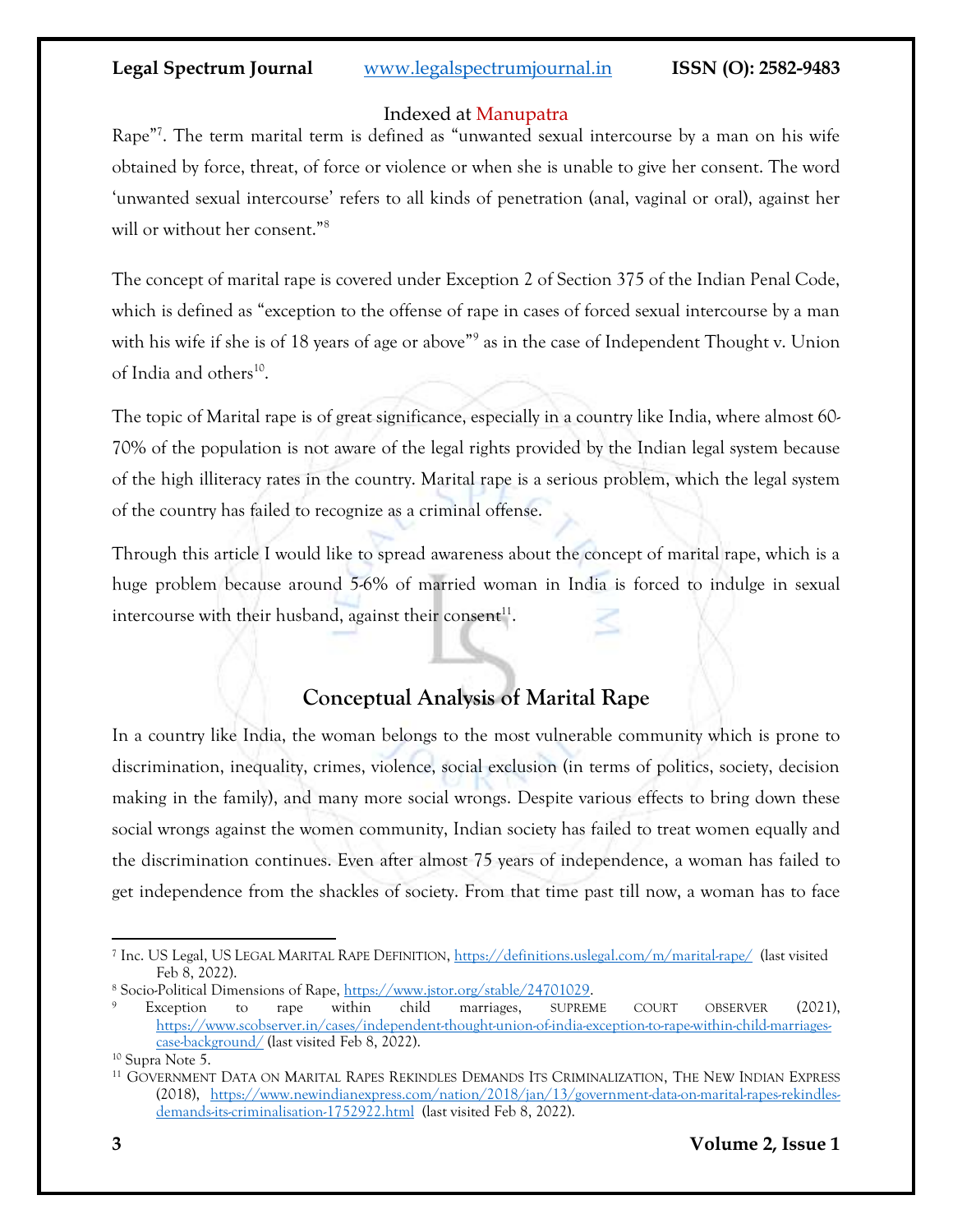#### Indexed at Manupatra

discrimination and problems in society. According to the National Crime Records Bureau in 2006, there has been an increase of 700% in rape cases from 1971 (where seven [7] rape cases were reported every day) to 2006 (where fifty-three [53] cases were reported every day).<sup>12</sup>

According to the latest reports, there has been a 63% increase in crimes against a woman in the year 2021<sup>13</sup>, which includes an increase in rape (section 375 of the Indian Penal Code), kidnapping of woman, abduction of woman, cruelty by husband and in-laws (section 498 A/ 406 of the Indian Penal Code), dowry death (section 304 B of the Indian Penal Code), insult to the modesty of a woman (section 509 of the Indian Penal Code), and assault on woman with intent to outrage their modesty (section 354 of the Indian Penal Code).

But one major problem which is not recognized by the legal system of India is "MARITAL RAPE". Unfortunately, India's 70% of the women are the victims of domestic violence. Marital rape is one of the most common incidents in domestic violence is not considered a criminal offense. Around the globe, 100 countries have already criminalized marital rape, and is punishable by law, according to their respective country's policies. But, a country like India where women are more prone to domestic violence doesn't recognize marital rape as a criminal offense and has not criminalized it. India is one of the 36 countries which has not considered the problem of marital rape and yet lacks steps to be taken in criminalizing marital rape in the country.

In the legal system of India, the concept of marital rape is taken into account under Exception 2 of Section 375 of the Indian Penal Code, which states that "*exception to the offense of rape in cases of forced sexual intercourse by a man with his wife if she is of 18 years of age or above*". Under this exception, it is believed that by getting married legally, the wife is giving consent to her legal husband to involve in sexual intercourse or any kind of involvement in physical form, even if it is against her will or without her consent as taken into consideration in the case of **Dilip Pandey and Others v. the State of**  Chhattisgarh<sup>14</sup>.

<sup>12</sup> Supra Note 7.

<sup>&</sup>lt;sup>13</sup> Staff reporter, CRIMES AGAINST WOMEN SAW OVER 63% RISE IN 2021 SO FAR, THE HINDU (2021), [https://www.thehindu.com/news/cities/delhi/crimes-against-women-saw-over-63-rise-in-2021-so](https://www.thehindu.com/news/cities/delhi/crimes-against-women-saw-over-63-rise-in-2021-so-far/article35181148.ece)[far/article35181148.ece](https://www.thehindu.com/news/cities/delhi/crimes-against-women-saw-over-63-rise-in-2021-so-far/article35181148.ece) (last visited Feb 8, 2022).

<sup>14</sup> Editor et al., CHHATTISGARH HIGH COURT: "*SEXUAL INTERCOURSE BY HUSBAND WOULD NOT CONSTITUTE AN OFFENCE OF RAPE EVEN IF IT WAS BY FORCE OR AGAINST HER WISH*"; CAN A WIFE INITIATE PROCEEDINGS AGAINST HER HUSBAND FOR UNNATURAL SEX UNDER S. 377 IPC? SCC BLOG (2021), <https://www.scconline.com/blog/post/2021/08/27/rape-7/>(last visited Feb 8, 2022).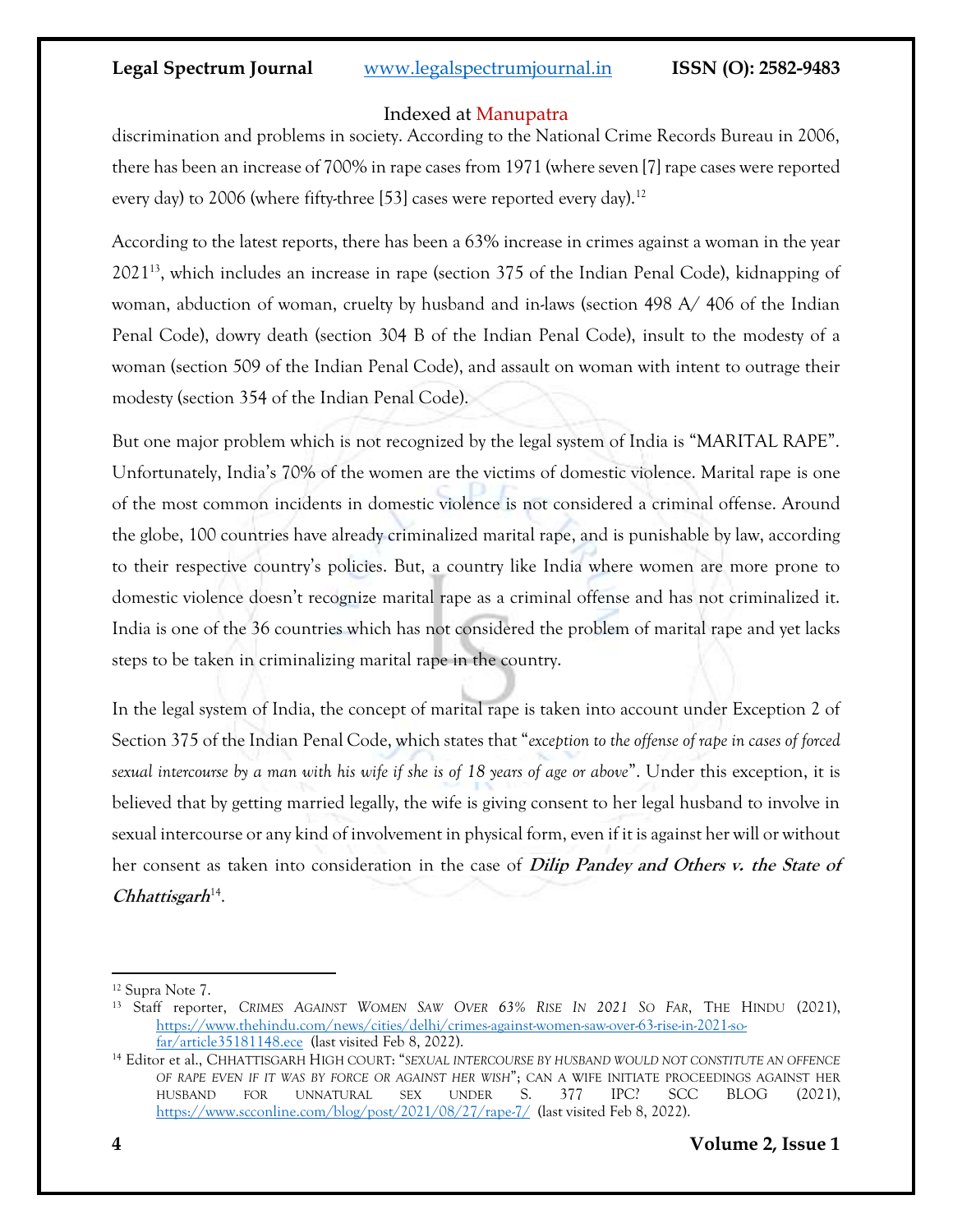#### Indexed at Manupatra

There is an immediate need for the legal system of India to take into consideration the offense of marital rape. The problem of marital rape is against many legal and constitutional rights provided by the legal system of India. The rights violated are listed below:

#### **(i) The main motive of Section 375 of the Indian Penal Code is defeated:**

The main motive of the section is to protect the victims of the forceful involvement in sexual intercourse; Rape. The offense of rape is of the same consequences and the marital status of the woman doesn't matter. However, exempting the legal husband for the offense doesn't meet with the motive of Section 375 of the Indian Penal Code.

#### **(ii) Article 14 of the Constitution of India is violated:**

Article 14 of the Indian Constitution<sup>15</sup>, states that everyone who is a citizen of India is equal before and law is equal for all. This means that rules that are set by the legal system of India are equal for all and all the citizens should follow the rules and regulations. So, not criminalizing the problem of marital rape is a violation of article 14 of the married women of the country. In India, rape is a criminal offense under Section 375 of the Indian Penal Code but marital rape, which has the same consequences as rape is not considered a criminal offense and is put under Exception 2 of Section 375 of the Indian Penal Code.

### **(iii) Violation of Article 21 of the Constitution of India: 16**

Article 21 mentioned in the Constitution of India states that "No person shall be deprived of his life or personal liberty except according to a procedure established by law". The article provides the right to life and personal liberty to all the citizens of the country, which means that all the citizens of the country have the right to live life according to their will. But, by not criminalizing domestic violence or marital rape, the liberty provided by the law to the married women of the country is violated as they do have a choice to indulge themselves in

<sup>15</sup> Constitution of India, CAD,

[https://www.constitutionofindia.net/constitution\\_of\\_india/fundamental\\_rights/articles/article%2014](https://www.constitutionofindia.net/constitution_of_india/fundamental_rights/articles/article%2014) (last visited Feb 8, 2022).

<sup>16</sup> Constitution of India, CAD, [https://www.constitutionofindia.net/constitution\\_of\\_india/fundamental\\_rights/articles/article%2021](https://www.constitutionofindia.net/constitution_of_india/fundamental_rights/articles/article%2021) (last visited Feb 8, 2022).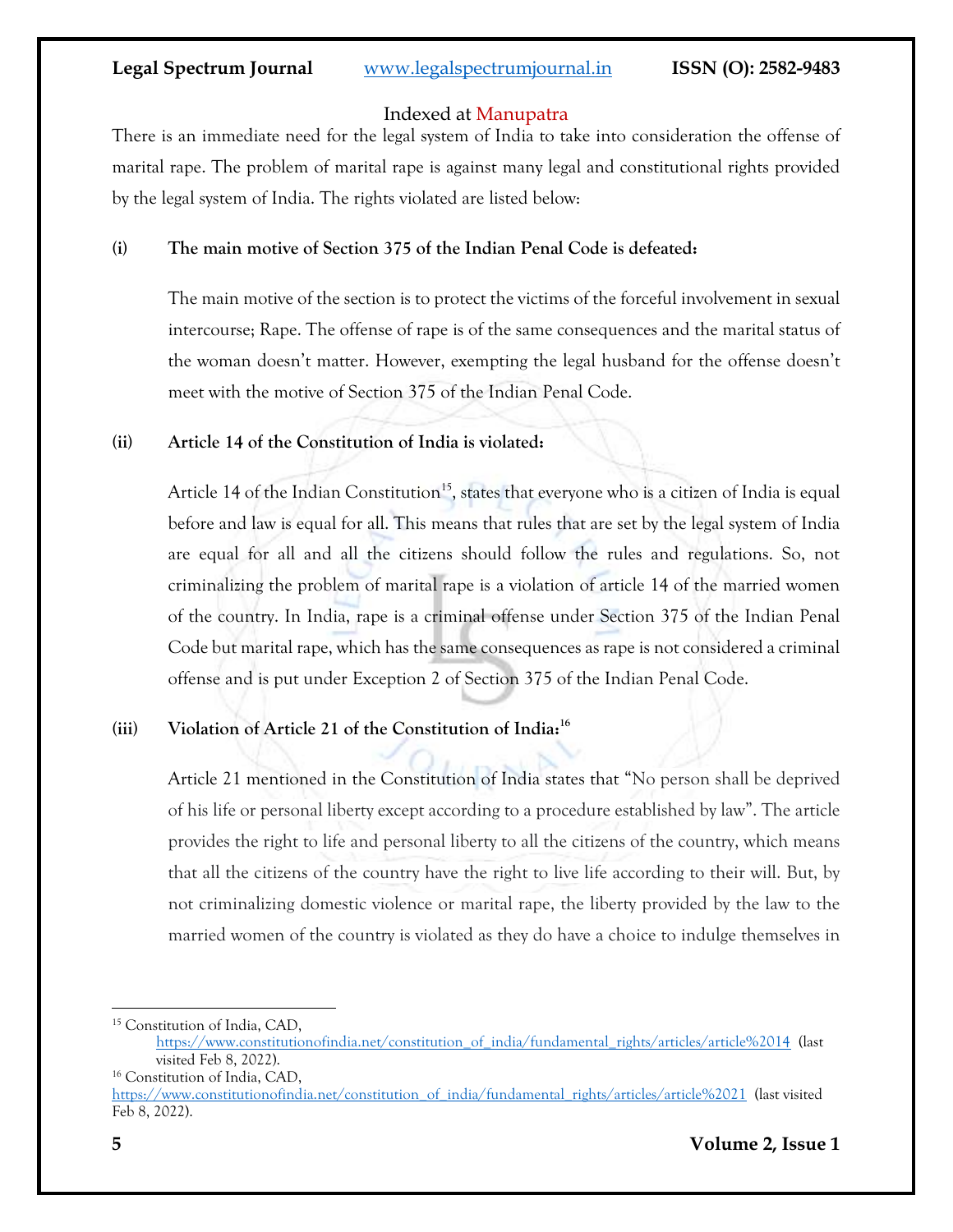#### Indexed at Manupatra

sexual intercourse with their legal husband and it is believed that by getting married, they have given the consent to their legal husband to involve in sexual intercourse with him.

#### **(iv) The doctrine of Coverture**<sup>17</sup> **:**

Since the 1860s, when the concept of the Indian Penal Code was introduced in India, the married woman is considered as of the same identity as his husband. After marriage, her identity in society doesn't exist and her identity merges with the identity of her legal husband. The wife is restricted to have a social life and is kept behind the curtains. They do not have a say in the decision-making of the family and are discriminated against. Women after marriage are exposed to the cruelty of the husband and in-laws and are criticized for dowry.

As per the International Men and Gender Equality Survey of 2011, 1 out of 5 husbands forces his wife to involve in sexual intercourse with him, without her consent or against the will of the legal wife.

As per the UN Population Fund, two-thirds of the married women in India aging 18-49 years, are forced to have sex or indulge in any kind of physical relationship with their legal husband, even if she is not willing to involve in any such relationship.

## **Role of Supreme Court of India**

The problem of marital rape has led to differences between the courts of India. For example, Kerala High Court ruled that the offense of marital rape should be considered as a ground to divorce<sup>18</sup>. Delhi High Court believes that by getting married the legal partners have not given consent to involve in sexual intercourse. Both men and women should have a say in involving in sexual intercourse, even after getting married<sup>19</sup>.

<sup>17</sup> Mervyn Vivek Tamby, MARITAL RAPE - WHOSE BODY IT IS? LAW TIMES JOURNAL (2021), <https://lawtimesjournal.in/marital-rape-whose-body-it-is/> (last visited Feb 8, 2022).

<sup>&</sup>lt;sup>18</sup> Shaju Philip, MARITAL RAPE A GOOD GROUND TO CLAIM DIVORCE, SAYS KERALA HIGH COURT, THE INDIAN EXPRESS (2021), [https://indianexpress.com/article/india/marital-rape-a-good-ground-to-claim-divorce-says](https://indianexpress.com/article/india/marital-rape-a-good-ground-to-claim-divorce-says-kerala-hc-7442347/)[kerala-hc-7442347/](https://indianexpress.com/article/india/marital-rape-a-good-ground-to-claim-divorce-says-kerala-hc-7442347/) (last visited Feb 8, 2022).

<sup>19</sup> Delhi HC on Marital Rape: '*Irrespective of marital status, every woman has the right to say no'*, THE WIRE, [https://thewire.in/rights/delhi-hc-on-marital-rape-irrespective-of-marital-status-every-woman-has-the-right-to-say](https://thewire.in/rights/delhi-hc-on-marital-rape-irrespective-of-marital-status-every-woman-has-the-right-to-say-no)[no](https://thewire.in/rights/delhi-hc-on-marital-rape-irrespective-of-marital-status-every-woman-has-the-right-to-say-no) (last visited Feb 8, 2022).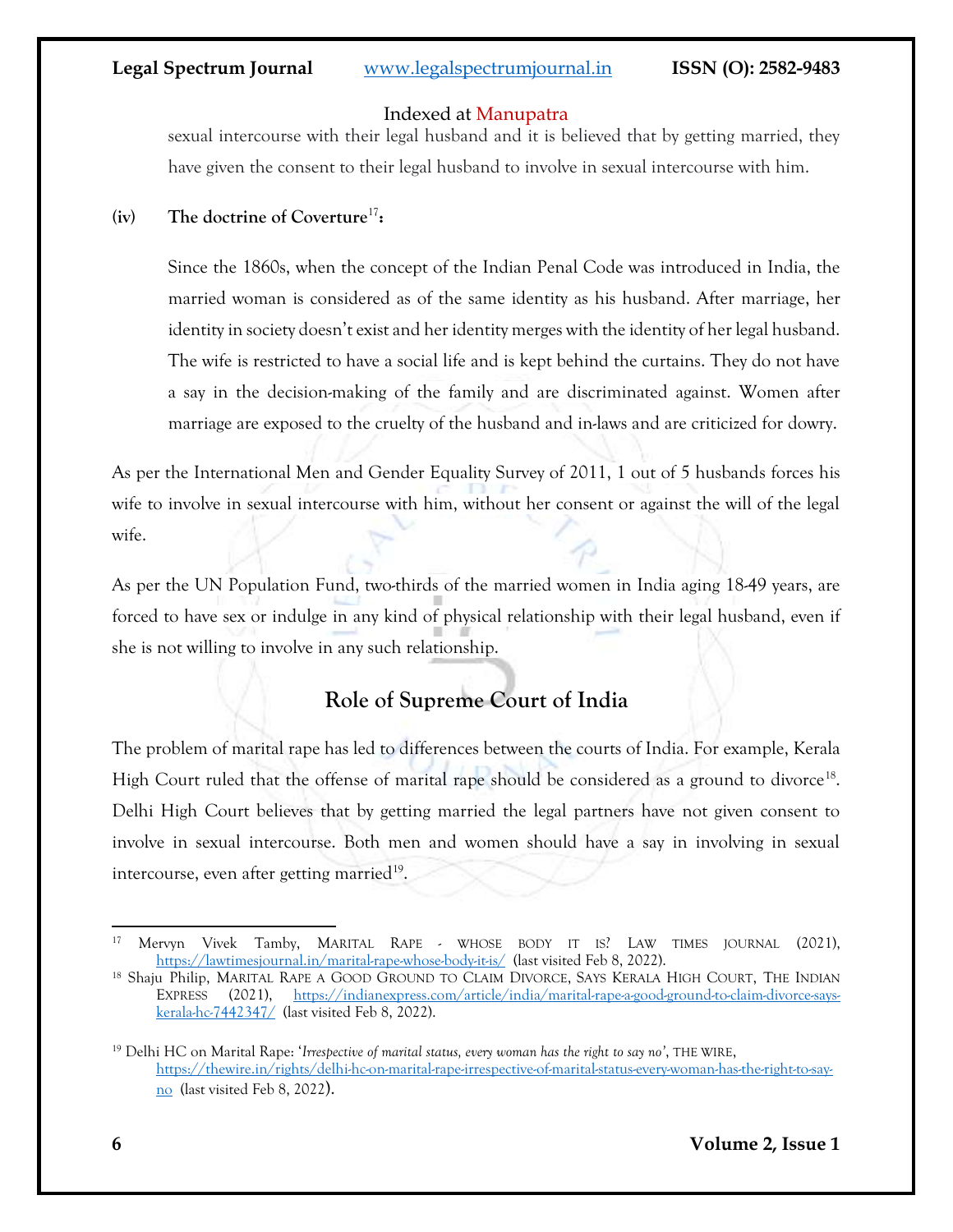#### Indexed at Manupatra

The Supreme Court of India, being the apex court of the country, has put in a lot of effort for the protection of women of the country but has not yet given a say on the problem of marital rape in the country. In 2017, the apex court of the country passed the judgment which defines sexual intercourse with a minor under the offense of rape. The Indian Judiciary has changed the age from 15 years to 18 years but has stated that sexual intercourse with a legal wife will not amount to the offense of rape. This means that once the legal wife has turned 18 years of age, sexual intercourse with the legal husband cannot be covered under the offense of rape.

Being the apex court of the country, the Supreme Court of India's judgments and statements has a major effect on the Judicial system of India. Supreme Court should take into consideration the prevailing problem of marital rape in the country. Marital rape is a part of domestic violence, violates a lot of fundamental and legal rights of the married women of the country. The most senior and experienced judges of the country belong to the Supreme Court, they should pass their judgment on the topic of marital rape so that the Indian Judicial system would consider the problem of marital rape and provide protection to the victims of the offense.

### **Conclusion**

I would like to conclude by stating that the Indian legal system should immediately take steps to solve the problem of marital rape in the country and it is high time to consider the problem. The legal system of India doesn't provide any kind of legal provisions which consider the offense of marital rape as a criminal offense and consider it as a punishable act.

The Indian legal system should criminalize the offense of marital rape as it violates many legal rights and removes the protection under Exception 2 of Section 375 of the Indian Penal Code. Consent of both men and women should be made mandatory to indulge in sexual intercourse, even they got married and are entitled as legal partners.

Due to the lack of proper function of the legal system in the country, many victims of the offense do not come up and complain against the wrongdoer. Despite, two-thirds of married women or 1 out of 3 married women having to face domestic violence, 70% of the cases are not reported. This is because of the major lag in the legal system of the country. The cases in the country take a lot of